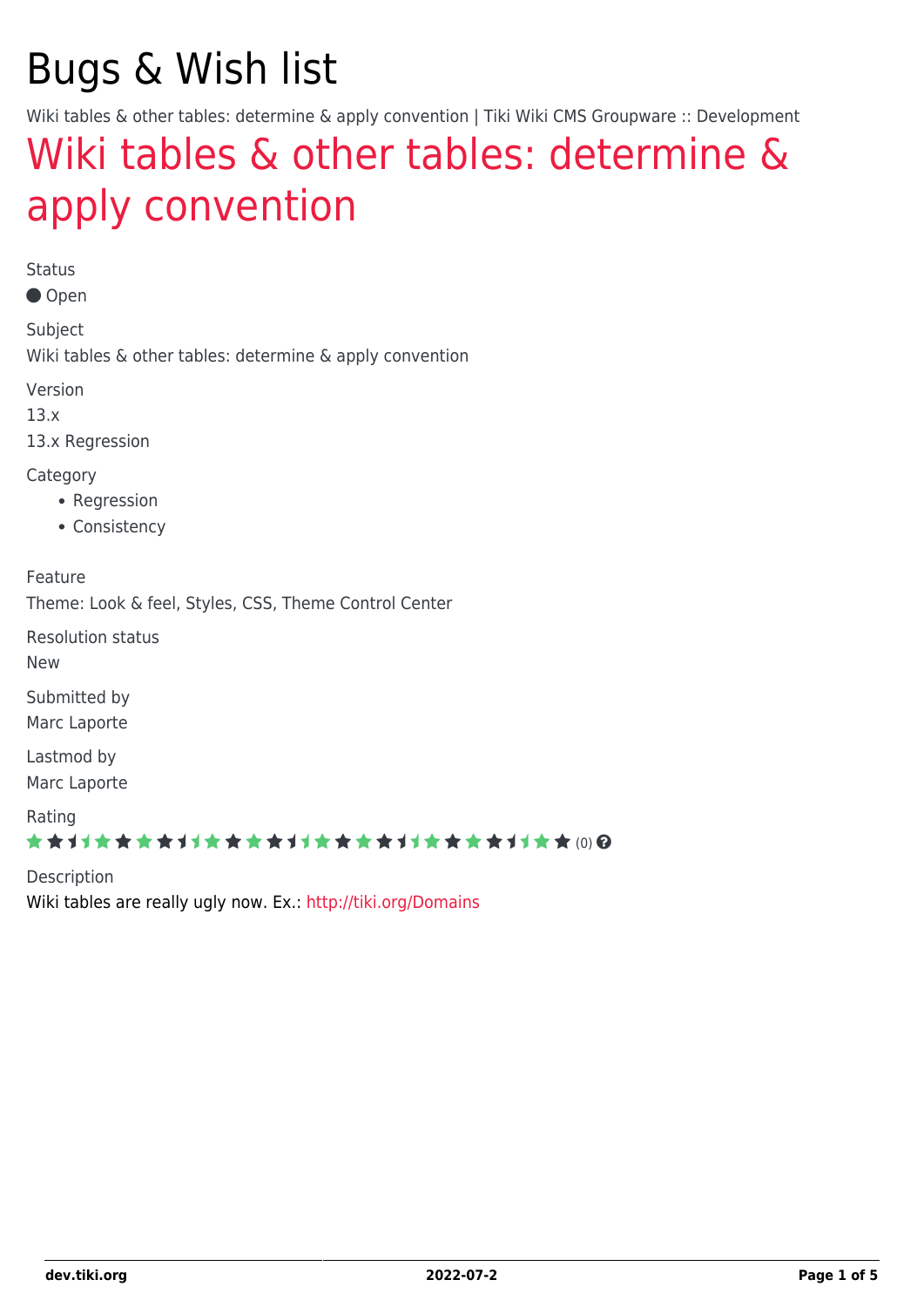| tiki.org/Domains                                    |                   |                                              |                                              |                       | $\triangledown$ C                                                | $8 - Google$                                      |
|-----------------------------------------------------|-------------------|----------------------------------------------|----------------------------------------------|-----------------------|------------------------------------------------------------------|---------------------------------------------------|
| 每                                                   |                   | Information                                  | Documentation                                | Development           | Community<br><b>Themes</b>                                       | Profiles<br>Suite<br>Demo                         |
| <b>Newest Forum</b><br><b>Posts</b>                 |                   | <u>Αμμ. ννιται το τιτα πταιτι δυτινατα ε</u> | For the goals of each site, please see where |                       |                                                                  |                                                   |
| 1. recent button                                    |                   | 1.1. Main sites                              |                                              |                       |                                                                  |                                                   |
| class changes                                       | <b>Site</b>       | Gardener                                     | <b>Technical</b>                             | Host                  | App                                                              | Team                                              |
| for Tiki13<br>2. recent button<br>class changes     | tiki.org<br>囪     | Torsten                                      | ohertel, sylvieg ohertel                     |                       | latest stable                                                    | <b>Community Team</b>                             |
| for Tiki13<br>3. Tiki13 testing:                    | info <sub>M</sub> | Ricks99                                      | changi67                                     | community<br>server#1 | 6.x LTS Will likely be upgraded<br>later for Tiki Website revamp | Communications Team and<br><b>Consulting Team</b> |
| edit screen<br>size issue std                       | dev <sub>r</sub>  | help needed                                  | changi67                                     | community<br>server#1 | latest stable                                                    | Developers Team and<br><b>Wishlist Team</b>       |
| wiki editor<br>4. recent button                     | doc ra            | xavi & pianoliv,<br>help needed              | changi67                                     | community<br>server#1 | latest stable                                                    | Documentation Team                                |
| class changes<br>for Tiki13<br>5. Regression in     | profiles<br>囪     | <b>Greg Wheat</b>                            | changi67                                     | community<br>server#1 | 9.x LTS (we need stability)                                      | <b>Profiles Team</b>                              |
| 12.x(813.x):<br>images                              | themes Gary<br>囪  |                                              | changi67                                     | community<br>server#1 | latest stable (Makes sense to<br>show-off newest themes)         | <b>UX Team</b>                                    |
| distorted since<br>commit r52066                    | irc M             | changi67                                     | changi67                                     | Community<br>Server#1 | <b>Irclogger@</b>                                                | <b>Community Team</b>                             |
| 6. Re: Editing<br>default<br>modules                | live <sub>r</sub> | ??                                           | Fred &<br>Richard                            | Fred &<br>Richard     | <b>BigBlueButton</b>                                             | <b>Community Team</b>                             |
| 7. SF.net SVN:<br>tikiwiki:[52148]<br>branches/13.x |                   |                                              | <b>1.2. Secondary sites</b>                  |                       |                                                                  |                                                   |
| /styles                                             | Site              |                                              | Gardener                                     | <b>Technical Host</b> | App                                                              | Team                                              |
| /bootswatch th                                      | i18n              |                                              | Sven Leutloff and rodrigo                    |                       | Sven Leutloff Sven/Olaf prefer trunk if                          | i18n Team                                         |

#### Fancy tables are better. Ex.: <http://themes.tiki.org/Sample+page> (notice there are no stripes)

| themes.tiki.org/Sample+page |                                  |          | $\nabla C$ $\bigg \bigg  8$ $\cdot$ Google |            | م | ⊕ | 合 | ☆ | 自 | $ABP =$ |
|-----------------------------|----------------------------------|----------|--------------------------------------------|------------|---|---|---|---|---|---------|
|                             | writern( neito worta: );<br>end. |          |                                            |            |   |   |   |   |   |         |
|                             |                                  |          |                                            |            |   |   |   |   |   |         |
|                             | Normal table:                    |          |                                            |            |   |   |   |   |   |         |
|                             | r1c1 r1c2 r1c3                   |          |                                            |            |   |   |   |   |   |         |
|                             | r2c1 r2c2 r2c3                   |          |                                            |            |   |   |   |   |   |         |
|                             | r3c1 r3c2 r3c3                   |          |                                            |            |   |   |   |   |   |         |
|                             |                                  |          |                                            |            |   |   |   |   |   |         |
|                             | {FANCYTABLE()} example:          |          |                                            |            |   |   |   |   |   |         |
|                             | head one                         | head two |                                            | head three |   |   |   |   |   |         |
|                             | cell one                         | cell two |                                            | cell three |   |   |   |   |   |         |
|                             | r2 c1                            | r2c2     |                                            | r2c3       |   |   |   |   |   |         |
|                             |                                  |          |                                            |            |   |   |   |   |   |         |
|                             |                                  |          |                                            |            |   |   |   |   |   |         |
|                             |                                  |          |                                            |            |   |   |   |   |   |         |
|                             | Files 1<br>History<br>Comments   |          |                                            |            |   |   |   |   |   |         |

And PluginWish, which is an alias of PluginTrackerList looks like this (notice the stripes):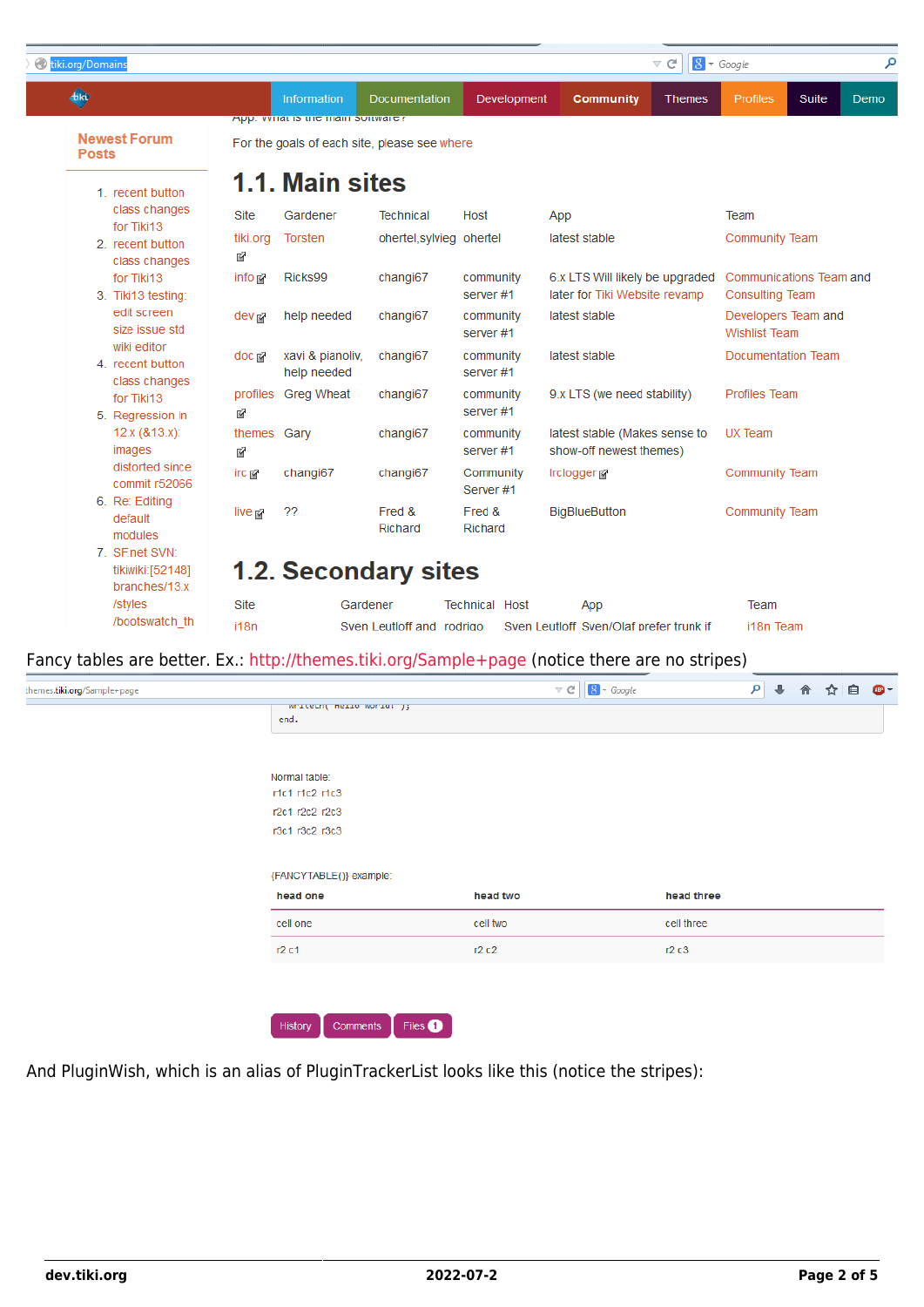| https://dev.tiki.org/Tiki12 |   |                    |                                                                                   |                          |                                                       |             |   | Ø                 | $\vee$ G  | $8 - Google$    |               |
|-----------------------------|---|--------------------|-----------------------------------------------------------------------------------|--------------------------|-------------------------------------------------------|-------------|---|-------------------|-----------|-----------------|---------------|
|                             | ⊕ |                    |                                                                                   | <b>Information</b>       | Documentation                                         | Development |   |                   | Community |                 | <b>Themes</b> |
|                             |   | <b>Regressions</b> | Wishlist items categorised as "12.x Regression" - status open or pending.         |                          |                                                       |             |   |                   |           |                 |               |
|                             |   | <b>Open</b>        |                                                                                   |                          |                                                       |             |   |                   |           |                 |               |
|                             |   | Rating             | <b>Subject</b>                                                                    | <b>Submitted</b><br>by   | Category                                              | Importance  |   | Easy to<br>solve? |           | <b>Priority</b> | Volt<br>to so |
|                             |   | (0)                | First install from syn fails<br>silently on composer                              | Jean-Marc<br>Libs        | Bug: Usability                                        | - 9         | 學 | 9                 | 鋾         | 81              |               |
|                             | ۰ | *****<br>(2)       | Lost avatars on tiki.org                                                          | Marc<br>Laporte          | Dogfood on a<br>*.tiki.org site<br>Bug:<br>Regression | 10 high 2 8 |   |                   | 鋾         | 80              | nkot          |
|                             |   | <b>会会</b><br>(0)   | Upgrade from 9.x to 12.x<br>headers & footers missing<br>on nextbranding.tiki.org | Marc<br>Laporte          | Bug:<br>Regression                                    | 9           | 鋾 | 8                 | 匔         | 72              |               |
|                             |   | <b>COLL</b>        | Upon select text and click<br><b>And House and Carlier Constant Minimum</b>       | Marc<br>والمستوات والمنا | Dogfood on a<br>* Allah sasa salasa                   | 10 high     |   | 5                 |           | 50              |               |

PluginProposal looks like at<http://dev.tiki.org/CSS+Frameworks+and+Preprocessors>

L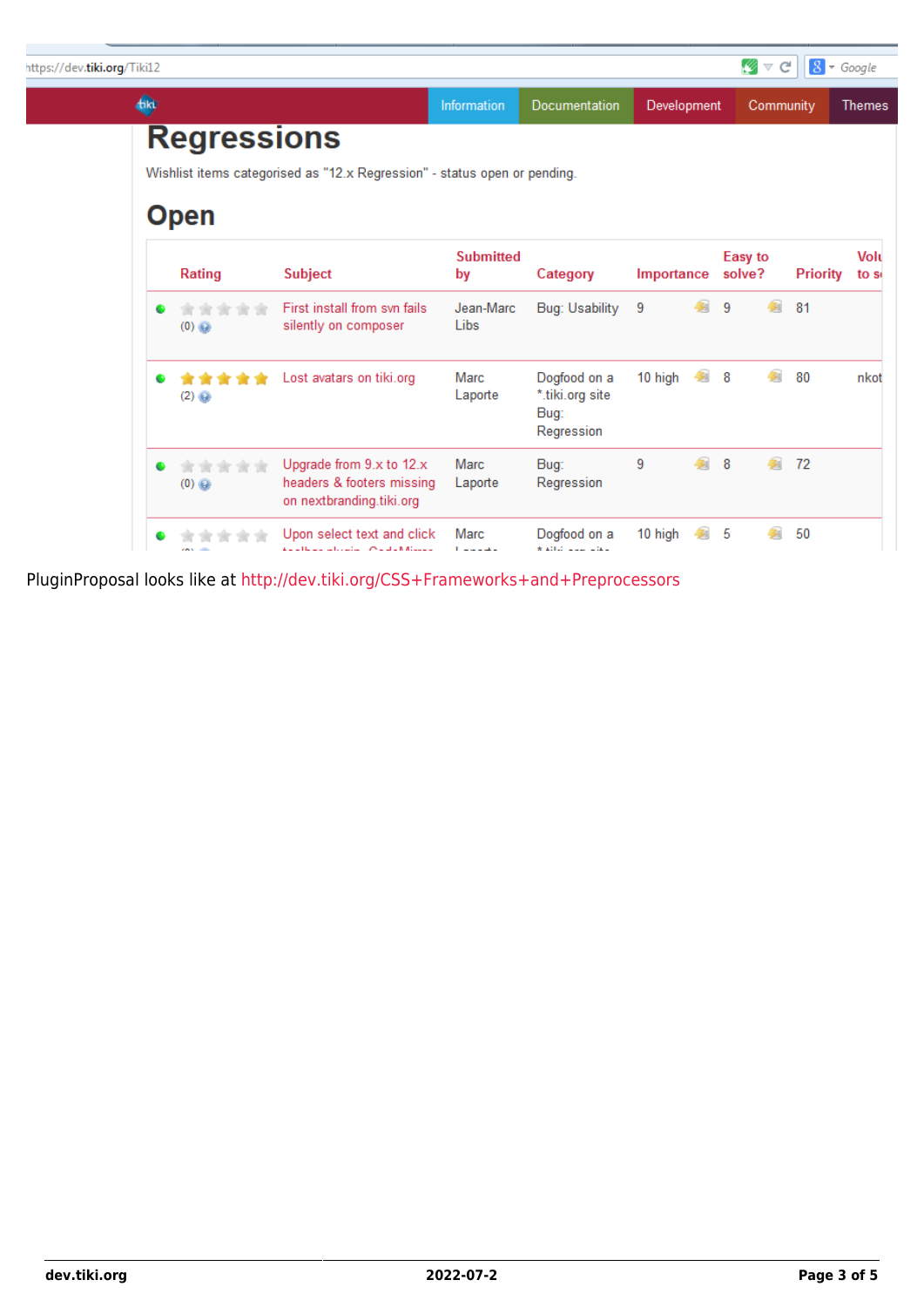| ev.tiki.org/CSS+Frameworks+and+Preprocessors |                                                                              |               |                 | My d      | $8$ - bootstrap mit |
|----------------------------------------------|------------------------------------------------------------------------------|---------------|-----------------|-----------|---------------------|
| <b>di</b> d                                  | Information                                                                  | Documentation | Development     | Community | Themes              |
| Are you in favor of using CSS preprocessor?  |                                                                              |               |                 |           |                     |
| Accept                                       | <b>Undecided</b>                                                             |               | Reject          |           |                     |
|                                              | 4                                                                            |               | 0               |           |                     |
| • jonnybradley                               | $\bullet$ luci<br>$\bullet$ gezza<br>$\bullet$ chibaguy<br>$\bullet$ eromneg |               |                 |           |                     |
| Accept proposal                              | Still undecided                                                              |               | Reject proposal |           |                     |

#### $\bullet$

### Are you in favor of using even more comprehensive / advanced / complete / complex CSS framework ?

| Accept                          | <b>Undecided</b> | Reject          |
|---------------------------------|------------------|-----------------|
| 2                               |                  |                 |
| • jonnybradley<br>• marclaporte | $\bullet$ gezza  | $\bullet$ luci  |
| Accept proposal                 | Still undecided  | Reject proposal |

ż.

So what is right Bootstrap way to do tables?

Here are two related commits in trunk: <https://sourceforge.net/p/tikiwiki/code/51838> <https://sourceforge.net/p/tikiwiki/code/51677>

Should they be changed? Should they be backported to 13.x?

| Importance<br>8            |
|----------------------------|
| Easy to solve?<br>8        |
| Priority<br>64             |
| Demonstrate Bug (Tiki 19+) |

త